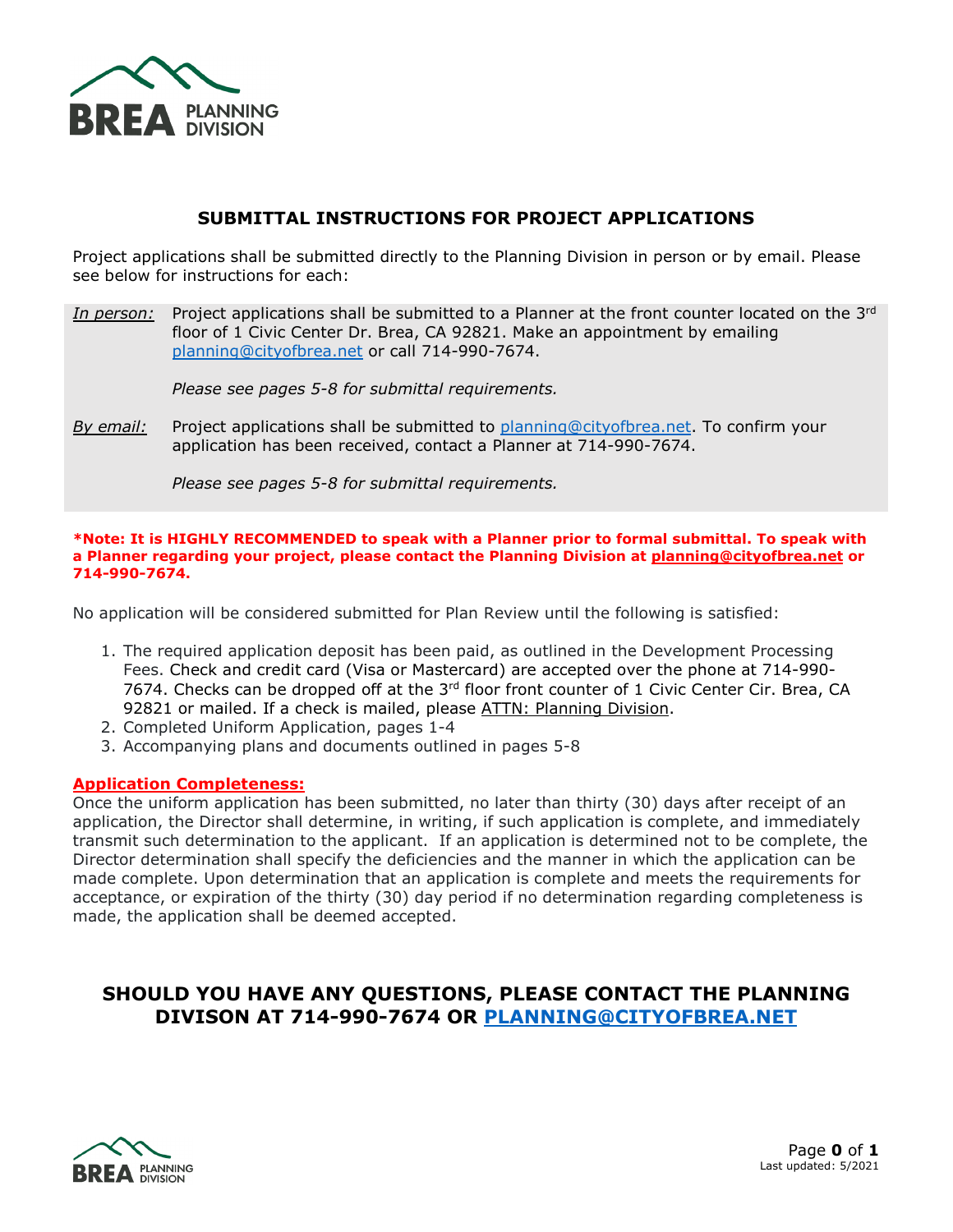

# **PROJECT APPLICATION**

| <b>GENERAL INFORMATION REQUIRED:</b> (Print or Type)<br>Name of Proposed Project:                                 |                                                                |                          |
|-------------------------------------------------------------------------------------------------------------------|----------------------------------------------------------------|--------------------------|
| Location of Project (Address Required):                                                                           | Legal Description of Project Location (Assessor's Parcel No.): |                          |
| <b>APPLICANT INFORMATION:</b>                                                                                     |                                                                |                          |
| Applicant's Name:                                                                                                 | Phone:                                                         |                          |
| Email:                                                                                                            |                                                                |                          |
| Address:                                                                                                          |                                                                |                          |
| City:                                                                                                             | Zip Code:                                                      |                          |
| <b>TRUST ACCOUNT OWNER:</b> (see page 4 before completing)<br>Individual Financially Responsible for the Project: |                                                                |                          |
| Address:                                                                                                          |                                                                |                          |
| City:                                                                                                             | Zip Code:                                                      |                          |
| Email:                                                                                                            | Phone:                                                         |                          |
| <b>PROJECT CONTACT PERSON:</b>                                                                                    |                                                                |                          |
| Contact Person:                                                                                                   | Phone:                                                         |                          |
| Email:                                                                                                            |                                                                |                          |
| <b>STAFF USE ONLY</b>                                                                                             |                                                                |                          |
| Accela Record Number:                                                                                             |                                                                |                          |
| <b>Project Manager:</b>                                                                                           |                                                                |                          |
| <b>Entitlement File Number(s):</b>                                                                                | <b>Related Files:</b>                                          |                          |
| <b>SUBMITTAL INFO:</b>                                                                                            |                                                                |                          |
| Date Time Received:                                                                                               | Received by:                                                   | <b>Deposit Received:</b> |

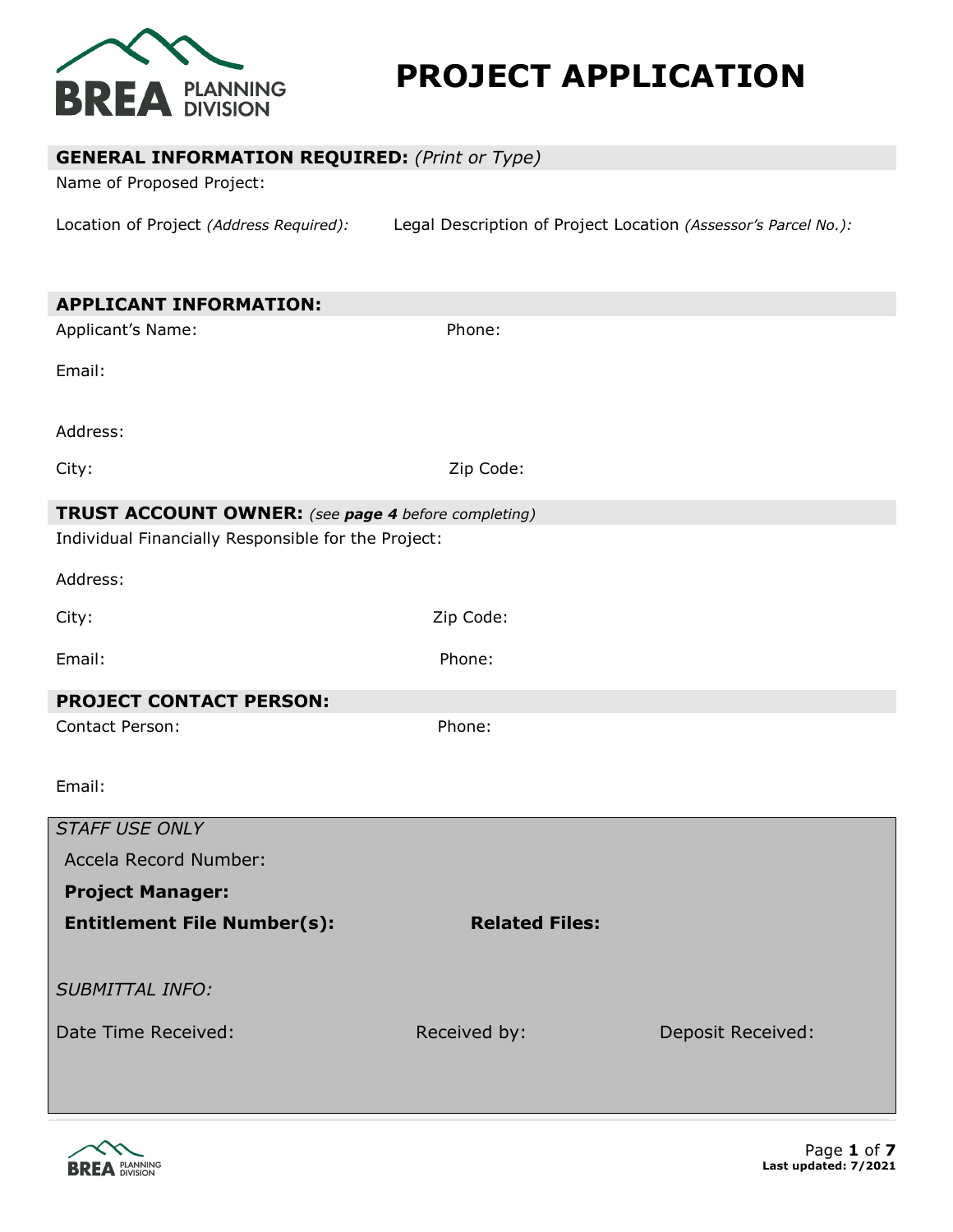| <b>PROJECT INFORMATION:</b> (Print or Type) |                   |                           |  |                                                                                                                                                                                                                                                                                                                                                            |  |  |
|---------------------------------------------|-------------------|---------------------------|--|------------------------------------------------------------------------------------------------------------------------------------------------------------------------------------------------------------------------------------------------------------------------------------------------------------------------------------------------------------|--|--|
| Zoning Designation:                         |                   | General Plan Designation: |  |                                                                                                                                                                                                                                                                                                                                                            |  |  |
| Existing Use:                               |                   | Proposed Use:             |  |                                                                                                                                                                                                                                                                                                                                                            |  |  |
| Type of Development:<br>$\Box$ Residential  | <b>Commercial</b> | $\Box$ Industrial         |  | $\Box$ Mixed-Use                                                                                                                                                                                                                                                                                                                                           |  |  |
| Lot Size (square feet):                     |                   | Lot Width:                |  | Lot Depth:                                                                                                                                                                                                                                                                                                                                                 |  |  |
| Existing Floor Area (square feet):          |                   | Existing FAR:             |  | <b>Existing Lot Coverage:</b>                                                                                                                                                                                                                                                                                                                              |  |  |
| Proposed No. of Stories:                    |                   | Proposed Building Height: |  |                                                                                                                                                                                                                                                                                                                                                            |  |  |
| <b>Existing Parking Stalls:</b>             |                   | Proposed Parking Stalls:  |  |                                                                                                                                                                                                                                                                                                                                                            |  |  |
| more space is needed.                       |                   |                           |  | Project Description: The project description should include a detailed description of demolition, on-side<br>improvements, proposed use & operations, e.tc. In addition, please describe all building material and color as well as<br>description of signage and their location. Please provide a separate PDF attachment labeled "Project Description if |  |  |

**Check if project description is attached.** 

# **TYPE OF REVIEW REQUESTED:** *select all that apply*

*Planning Commission/City Council*

| <b>Conditional Use Permit</b>                 | <b>Planned Community</b>        | Historic Designation                                                                                           |  |  |
|-----------------------------------------------|---------------------------------|----------------------------------------------------------------------------------------------------------------|--|--|
| Development Agreement                         | Precise Development Plan        | Zone Change                                                                                                    |  |  |
| General Plan Amendment                        | <b>Temporary Trailer</b><br>l I | Zone Variance                                                                                                  |  |  |
| Certificate of Compatibility                  | Other ____________              |                                                                                                                |  |  |
| Administrative/Community Development Director |                                 |                                                                                                                |  |  |
| Administrative Remedy                         | Large Family Day Care           | Other the control of the control of the control of the control of the control of the control of the control of |  |  |
| Certificate of Compatibility                  | Plan Review                     |                                                                                                                |  |  |

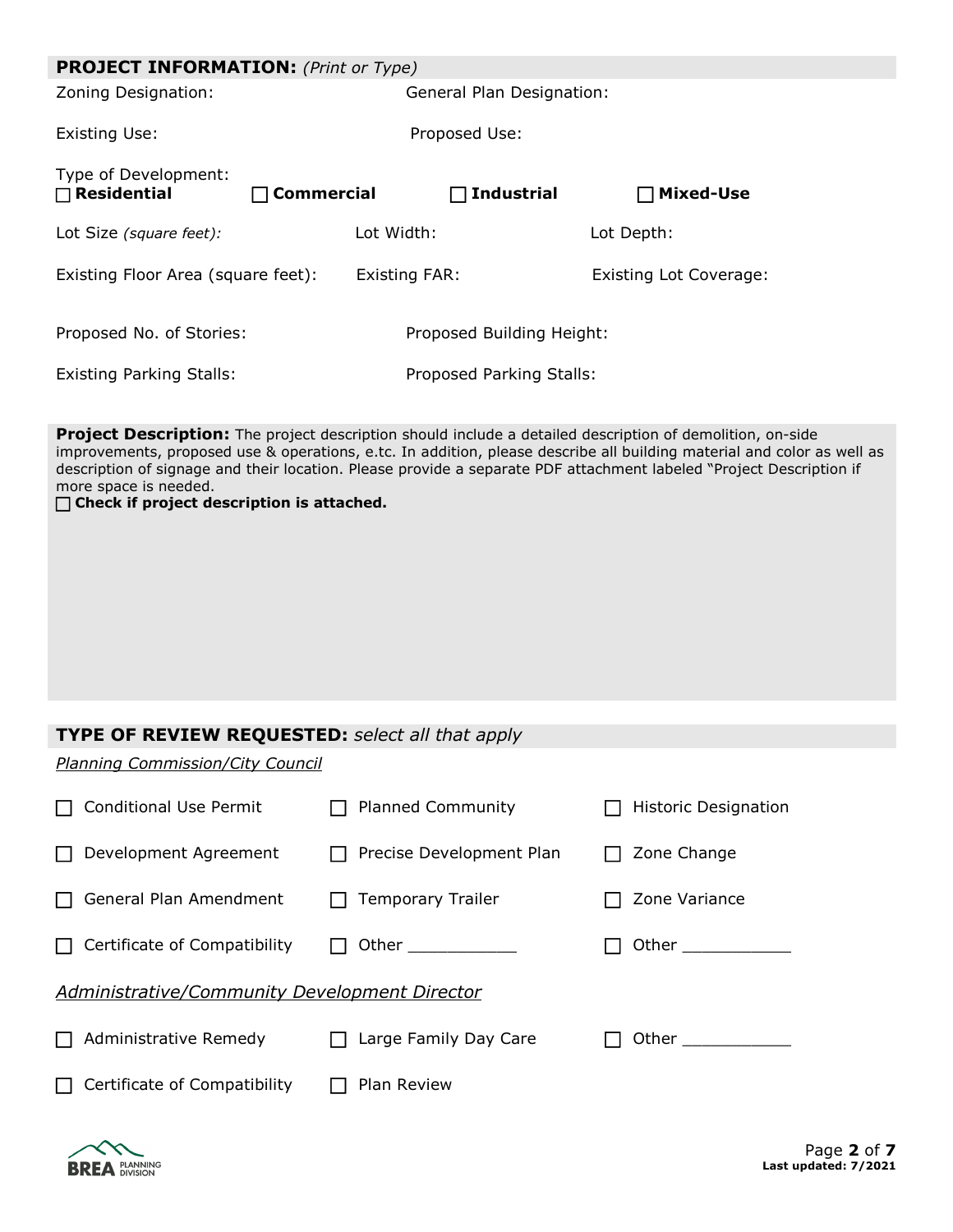#### **PROPERTY OWNER INFORMATION & AUTHORIZATION**

Legal Owner's Name *(as listed in the Orange County Assessor's records):*

Address:

City: City: State: State: Zip Code:

Home/Office Phone: Cell Phone:

Email:

I hereby certify under penalty of perjury under the laws of the State of California that I am the owner(s) of the subject property, or have been authorized to sign on behalf of the property owner, and consent to the filing of this application on the above referenced property. **If the owner did not sign below, a letter of authorization is required.**

| By:<br>(Signature)    | Date: _________________ |  |
|-----------------------|-------------------------|--|
| By:<br>(Printed Name) |                         |  |

# **PROPERTY OWNER REPRESENTATIVE – (ARCHITECT, ENGINEER, CONTRACTOTR, CONSULTANT)**

Name(s):

Address:

City: City: City: City: City: City: City: City: City: Code: City: Code: City: Code: City: Code: City: Code: City: Code: City: Code: City: City: Code: City: City: City: City: City: City: City: City: City: City: City: City:

Home/Office Phone: Cell Phone:

Email:

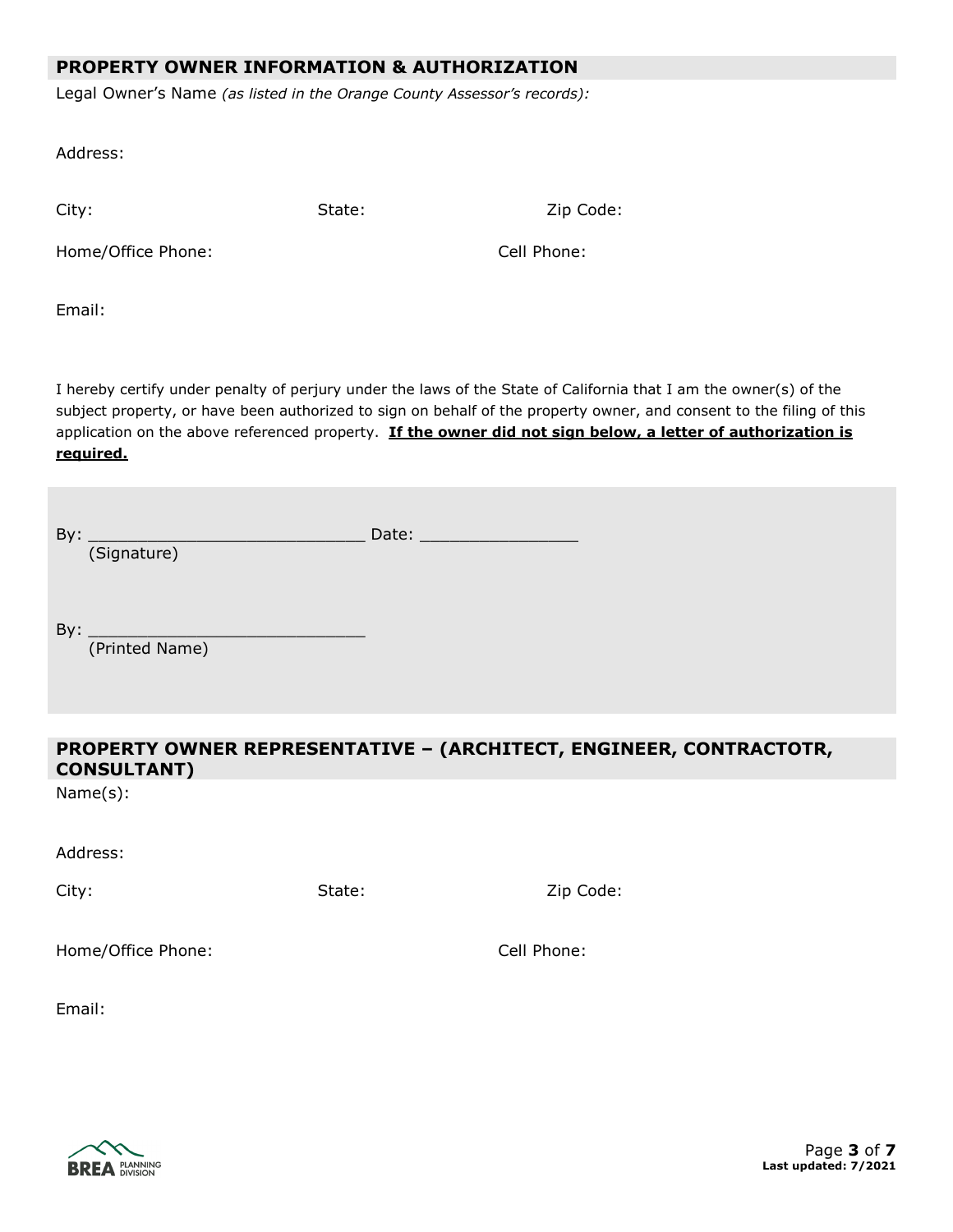#### **TRUST ACCOUNT OWNER INFORMATION**

All project applications require the specified minimum deposit to a Trust Account. Additional funds and/or subsequent deposits may be required depending upon the specified project and level of staff time necessary. All unused funds will be reimbursed following the completion of project and/or review. Staff time devoted to your project will be billed according to our **[Development Processing Fees.](https://www.ci.brea.ca.us/138/Fees)** The necessary staff time will vary according to the complexity of the project and may include, initial review and ongoing project processing by City staff including, but not limited to:

- Reviewing plans / submittal packages.
- Routing plans to, and communicating with other city staff and outside agencies.
- Researching documents relative to site history and site visits/inspections.
- Consulting with applicant and other interested parties (e.g. neighbors, adjacent property or business owners) in person or by phone.
- Preparing environmental documents, staff reports, presentations, and resolutions.
- Preparing pertinent maps, graphs and exhibits.
- Attending meetings / public hearings before the Planning Commission / City Council.
- Review of tentative maps and improvement plans by City staff.
- On-site inspections of the project by City staff.
- Consultant services

#### **STATEMENT OF UNDERSTANDING AND AGREEMENT**

I understand that my initial deposit is a retainer and not a fee. This deposit will be used to set up an account, against which fees shall be charged based on the hourly rate listed in the City fee schedule in effect at the time the work is performed. I understand that should the costs exceed the deposit, I will be billed monthly for any additional deposit amount intended to cover future charges. If I fail to pay the fees when due, I understand approximately that the City will stop working on the application. If the final costs are less, the unused portion of the deposit will be returned to me approximately 60 days after the conclusion of the process or final inspection of the completed project, whichever occurs later.

As the trust account owner, I assume full financial responsibility for all costs incurred by the City in processing this application(s).

#### **BY SIGNING BELOW, I HEREBY CONSENT THAT I UNDERSTAND THE MATTERS AS DESCRIBED ABOVE AND AGREE TO THE TERMS. I HEREBY FURTHER REPRESENT THAT I HAVE AUTHORITY TO BIND MY BUSINESS BY SIGNING ON ITS BEHALF.**

Trust Account Owner's Signature Date

\_\_\_\_\_\_\_\_\_\_\_\_\_\_\_\_\_\_\_\_\_\_\_\_\_\_\_\_ \_\_\_\_\_\_\_\_\_\_\_\_\_\_

\_\_\_\_\_\_\_\_\_\_\_\_\_\_\_\_\_\_\_\_\_\_\_\_\_\_\_\_ Trust Account Owner Printed Name

*Staff Use Only*

ACCELA RECORD NUMBER: TRUST ACCOUNT NUMBER:

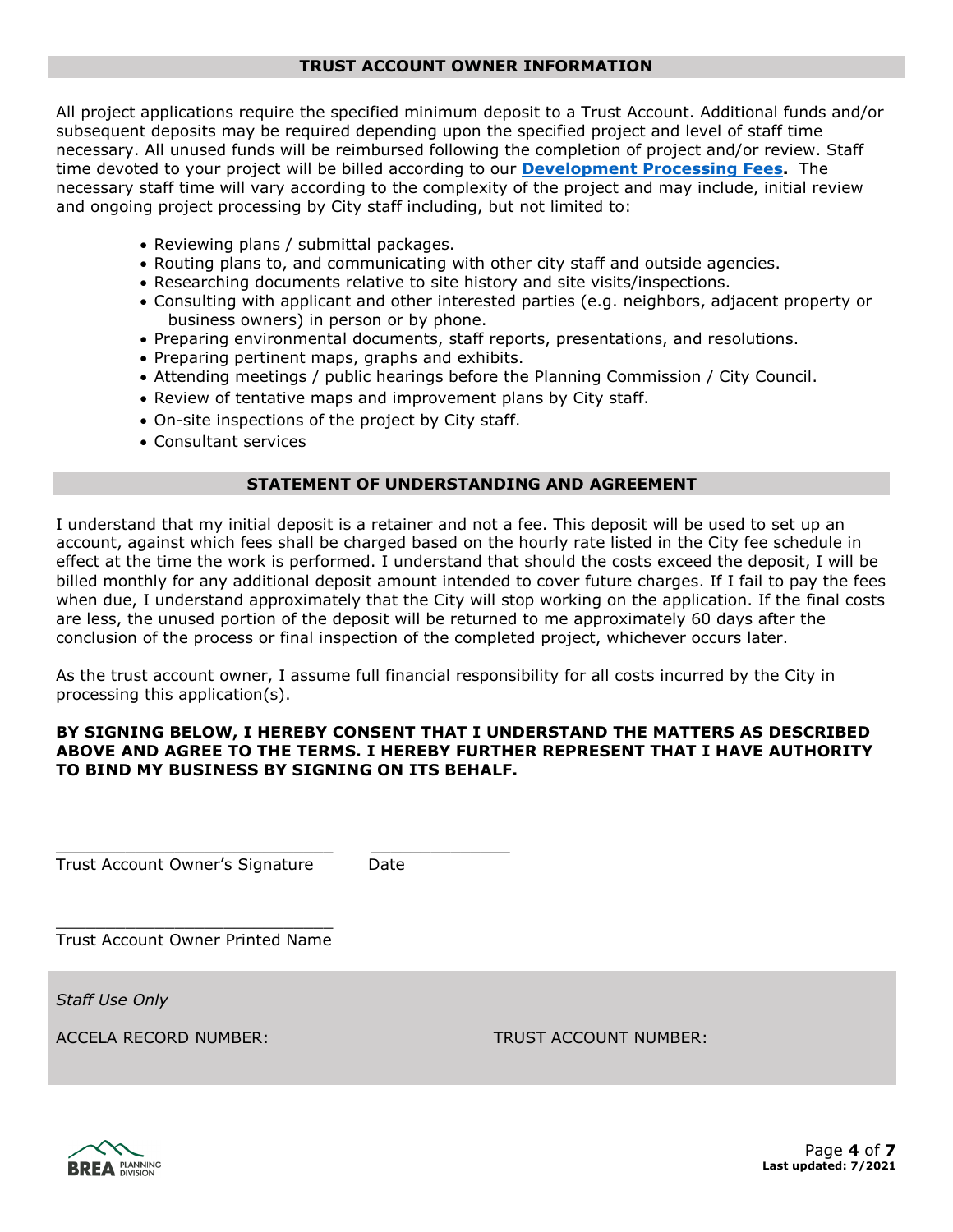## **SUBMITTAL CHECKLIST**

If you obtained this application through our website, please contact a Planner at 714-990-7674 to confirm applicability of the submittal items. The items listed below are *considered minimum*. Additional information may be necessary for clarification during the review process.

# **APPLIES TO ALL APPLICATIONS**

## **1. COMPLETED PROJECT APPLICATION**

 $\Box$  Property owner information & authorization must be included

#### **2. PHOTOGRAPHS**

 $\Box$  Photographs should include the project site existing exterior and interior.

#### **3. PLANS TITLE PAGE**

- $\Box$  Date (Resubmitted plans shall reflect new date of submittal)
- □ Project Address
- □ Legal Description
- □ Scope of Work
- □ List of Required Entitlements
- □ Owner Information
- □ Architect/Designer Information
- □ Zoning Conformance Development Standards Table (existing/allowed/proposed)

## $\Box$  4. SITE PLAN

- $\Box$  Show entire Parcel with property lines and dimensions
- $\Box$  Development Summary Table noting pertinent information such as proposed square footage, floor area
- $\Box$  Provide separate existing and proposed site plans
- $\Box$  Provide plan drawn to scale with dimensions
- $\Box$  Show all setbacks (front, rear and side)
- $\Box$  Truck turning radius (industrial and commercial)
- $\Box$  Show location of:
	- o Carpool/van spaces
	- o Bicycle parking area
	- o Rideshare vehicle loading area
- $\square$  Distance between buildings
- $\Box$  Location of utility poles and fire hydrants
- $\Box$  Indicate locations of trash enclosures and SCE transformer
- $\Box$  Location of proposed monument signs
- $\Box$  Proposed outdoor storage area, if any, and required screening
- $\Box$  Label proposed uses for all building sites on site
- $\Box$  Location of bus stop improvements, if applicable to project
- $\Box$  Show locations of street and sidewalks, with all improvements (trees, light pole, curbs, etc.)
- $\Box$  Show all existing and proposed driveways and driveways immediately adjacent to the site
- $\Box$  Show all curb, gutter and driveway within the full right-of-way adjacent to the project site
- □ Photometric plan
- $\Box$  Circulation plan

# **5. FLOOR PLAN**

- $\Box$  Provide separate existing and proposed floor plans
- $\Box$  Provide plans drawn to scale with dimensions
- □ Label room and/or areas

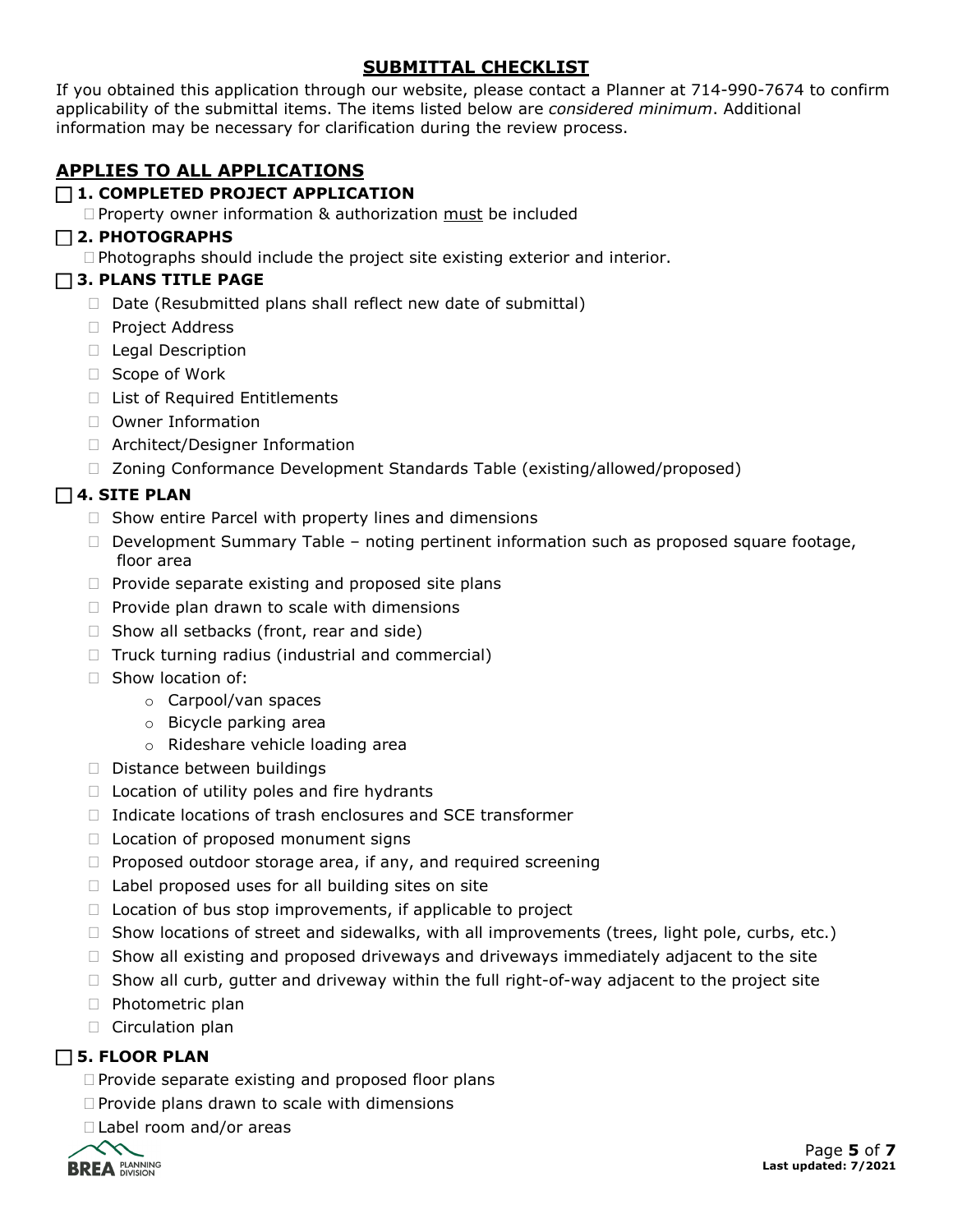$\Box$  Provide a window and door schedule (when part of scope)

 **6. DEPOSIT -** The application will **NOT** be considered submitted until payment is received. Please visit our [Development Processing Fees](https://www.ci.brea.ca.us/DocumentCenter/View/143/Development-Processing-Fees?bidId=) to verify the deposit amount.

 **7. ELECTRONIC PLAN COPIES -** PDF format digital copies of all submitted plans, photographs and photographs of the colors and materials board in minimum 300 D.P.I. (dots per square inch) format for presentation purposes. A clean site plan and colored landscape plan with no construction information or dimensions is required for presentation purposes. Include one 750KB or less jpeg image of the proposed rendering to be displayed on the City's development map. If you are submitting in person, all submitted material shall be saved in a USB Drive or CD.

**8. PAPER PLAN COPIES -** If you are submitting paper plans, all plans must be collated, folded, drawn to scale and have one of the following minimum dimensions: 11"x17", 15" x 21", 18" x 24", 24" x 36'', or 30'' x 42''. Please contact a planner at (714)-990-7674 to confirm applicability of the submittal size and amount.

# **APPLIES TO ALL NEW CONSTRUCTION, BUILDING ADDITIONS, AND BUILDING REMODELS:**

## **11. ELEVATIONS**

- $\square$  Show all sides of proposed elevations
- $\Box$  Provide plans drawn to scale with dimensions
- $\Box$  Provide the height of all structures
- $\Box$  Label proposed colors, materials (with level of quality and longevity)
- □ Location and size of signs
- $\Box$  Provide details of architectural elements, walls, and fences, as needed
- $\Box$  Line of sight drawings

# **12. RENDERING(S) – COLOR**

# **13. SECTION PLAN**

#### **14. SIGN PLANS**

 $\Box$  Show location of all signs and on building and site plan

 $\Box$  Label size of signs

#### **15. ROOF PLAN**

- $\Box$  Provide plans drawn to scale with dimensions
- $\Box$  Show roof pitches and slope
- $\Box$  Show all-roof mounted equipment
- Cross-section demonstrating the roof-mounted equipment will be fully screened from view by the architectural design of the building

#### **16. CONCEPTUAL LANDSCAPE PLAN**

- $\Box$  Proposed and existing improvements as shown on the site plan
- Dimensions such as setbacks and street widths shall be excluded
- $\Box$  Identify plan materials by botanical and common names
- $\Box$  Identify size and spacing of plants
- $\Box$  Identify mounted areas, turf, ground covered areas, shrub locations, accent trees, street trees, sloping planting materials. Private yard areas.
- $\Box$  Location of community amenities including common or public recreation areas (open play areas, barbecue area, pool, spa, recreation building)
- $\Box$  Location of primary and secondary entry point areas and their treatment (textured paving, security gates, accent or special planting, entry walls, monument signs)
- □ Location of emergency vehicle access, trail locations, public walkways, hardscape amenities (paving, benches etc.)